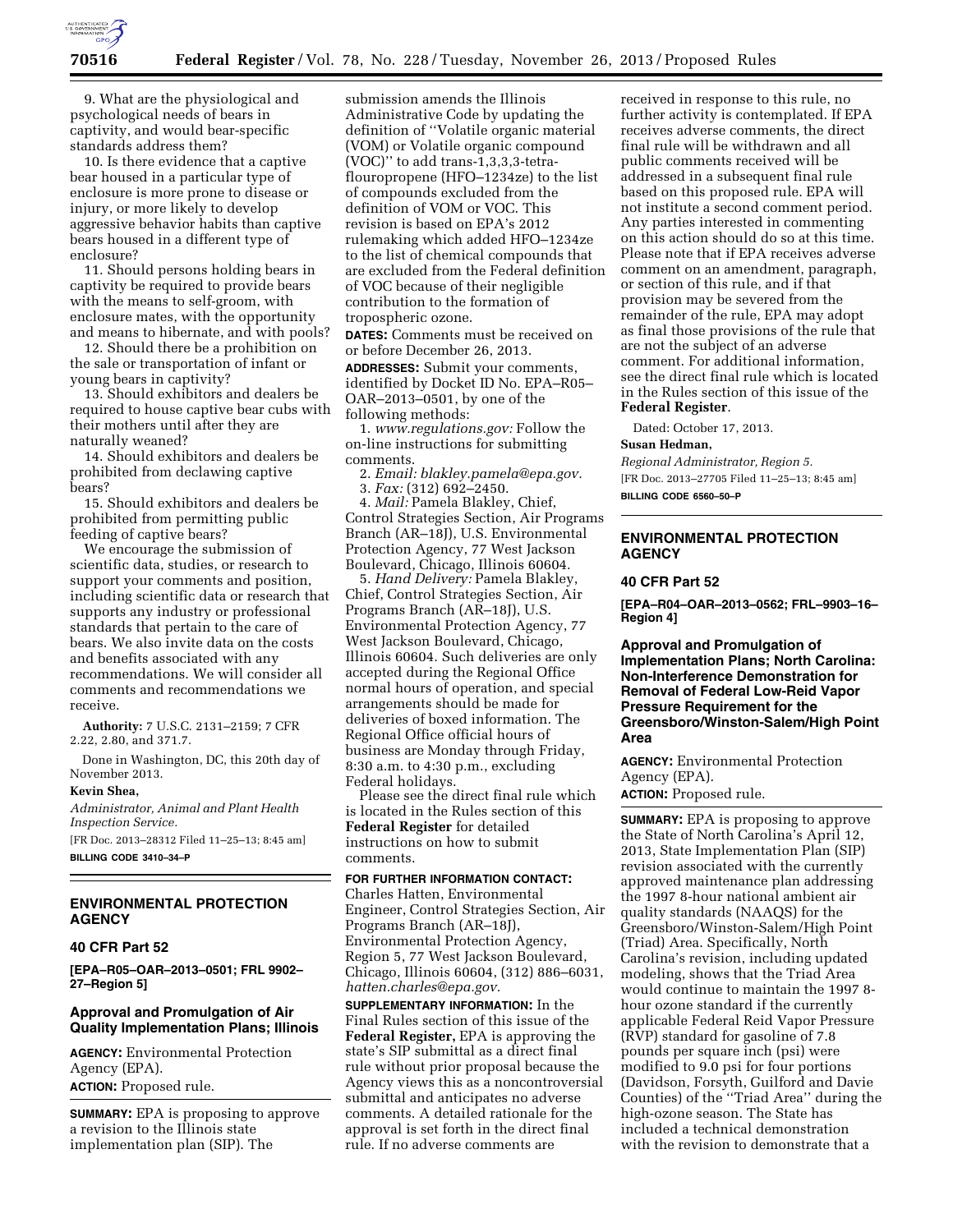less-stringent RVP standard of 9.0 psi in these portions of this area would not interfere with continued maintenance of the 1997 8-hour Ozone NAAQS or any other applicable standard. Approval of this SIP revision is a prerequisite for EPA's consideration of an amendment to the regulations to remove the aforementioned portions of the Triad Area from the list of areas that are currently subject to the Federal 7.8 psi RVP requirements. In addition, the revised on-road mobile and non-road mobile source emissions modeling associated with the requested modification to the RVP standard results in the use of the updated Motor Vehicle Emissions Simulator (MOVES) and NONROAD2008 models which are the most current versions of modeling systems available for these sources. EPA has preliminarily determined that North Carolina's April 12, 2013, SIP revision with respect to the revisions to the modeling and associated technical demonstration associated with the State's request for the removal of the Federal RVP requirements, and with respect to the updated on-road mobile, non-road mobile and area source emissions, is consistent with the applicable provisions of the Clean Air Act (CAA or Act). Should EPA decide to remove the subject portions of the Triad Area from those areas subject to the 7.8 psi Federal RVP requirements, such action will occur in a subsequent rulemaking.

**DATES:** Written comments must be received on or before December 26, 2013.

**ADDRESSES:** Submit your comments, identified by Docket ID Number EPA– R04–OAR–2013–0562 by one of the following methods:

1. *[www.regulations.gov:](http://www.regulations.gov)* Follow the on-line instructions for submitting comments.

2. *Email: [R4–RDS@epa.gov.](mailto:R4-RDS@epa.gov)* 

3. *Fax:* (404) 562–9019.

4. *Mail:* EPA–R04–OAR–2013–0562, Regulatory Development Section, Air Planning Branch, Air, Pesticides and Toxics Management Division, U.S. Environmental Protection Agency, Region 4, 61 Forsyth Street SW., Atlanta, Georgia 30303–8960.

5. *Hand Delivery or Courier:* Ms. Lynorae Benjamin, Chief, Regulatory Development Section, Air Planning Branch, Air, Pesticides and Toxics Management Division, U.S. Environmental Protection Agency, Region 4, 61 Forsyth Street SW., Atlanta, Georgia 30303–8960. Such deliveries are only accepted during the Regional Office's normal hours of operation. The Regional Office's official hours of business are Monday through Friday, 8:30 a.m. to 4:30 p.m., excluding Federal holidays.

*Instructions:* Direct your comments to Docket ID No. EPA–R04–OAR–2013– 0562. EPA's policy is that all comments received will be included in the public docket without change and may be made available online at *[www.regulations.gov,](http://www.regulations.gov)* including any personal information provided, unless the comment includes information claimed to be Confidential Business Information (CBI) or other information whose disclosure is restricted by statute. Do not submit through *[www.regulations.gov](http://www.regulations.gov)* or email, information that you consider to be CBI or otherwise protected. The *[www.regulations.gov](http://www.regulations.gov)* Web site is an ''anonymous access'' system, which means EPA will not know your identity or contact information unless you provide it in the body of your comment. If you send an email comment directly to EPA without going through *[www.regulations.gov,](http://www.regulations.gov)* your email address will be automatically captured and included as part of the comment that is placed in the public docket and made available on the Internet. If you submit an electronic comment, EPA recommends that you include your name and other contact information in the body of your comment and with any disk or CD–ROM you submit. If EPA cannot read your comment due to technical difficulties and cannot contact you for clarification, EPA may not be able to consider your comment. Electronic files should avoid the use of special characters, any form of encryption, and be free of any defects or viruses. For additional information about EPA's public docket visit the EPA Docket Center homepage at *[http://](http://www.epa.gov/epahome/dockets.htm) [www.epa.gov/epahome/dockets.htm](http://www.epa.gov/epahome/dockets.htm)*.

*Docket:* All documents in the electronic docket are listed in the *[www.regulations.gov](http://www.regulations.gov)* index. Although listed in the index, some information is not publicly available, i.e., CBI or other information whose disclosure is restricted by statute. Certain other material, such as copyrighted material, is not placed on the Internet and will be publicly available only in hard copy form. Publicly available docket materials are available either electronically in *[www.regulations.gov](http://www.regulations.gov)* or in hard copy at the Regulatory Development Section, Air Planning Branch, Air, Pesticides and Toxics Management Division, U.S. Environmental Protection Agency, Region 4, 61 Forsyth Street SW., Atlanta, Georgia 30303–8960. EPA requests that if at all possible, you contact the person listed in the **FOR**

**FURTHER INFORMATION CONTACT** section to schedule your inspection. The Regional Office's official hours of business are Monday through Friday, 8:30 a.m. to 4:30 p.m., excluding federal holidays. **FOR FURTHER INFORMATION CONTACT:**  Sean Lakeman of the Regulatory Development Section, in the Air Planning Branch, Air, Pesticides and Toxics Management Division, U.S. Environmental Protection Agency, Region 4, 61 Forsyth Street SW., Atlanta, Georgia 30303–8960. Mr. Lakeman may be reached by phone at (404) 562–9043, or via electronic mail at *[lakeman.sean@epa.gov](mailto:lakeman.sean@epa.gov)*.

## **SUPPLEMENTARY INFORMATION:**

#### **Table of Contents**

- I. What is being proposed?
- II. What is the background of the Triad Area? III. What is the history of the gasoline
- volatility requirement?
- IV. What are the section 110(l) requirements? V. What is EPA's analysis of North Carolina's submittal?
- VI. Proposed Action
- VII. Statutory and Executive Order Reviews

#### **I. What is being proposed?**

The Triad Area in North Carolina is currently designated attainment for the 1997 8-hour ozone NAAQS. The Area was redesignated from nonattainment of the 1997 8-hour ozone NAAQS on April 2, 2008. *See* 73 FR 17897. This rulemaking proposes to approve a revision to the Section  $110(a)(1)$ Maintenance Plan for 1997 8-hour ozone standard for the Triad Area submitted by the North Carolina Department of Environment and Natural Resources (NC DENR). Specifically, EPA is proposing to approve revisions to the maintenance plan, including updated modeling, that show the Triad Area can continue to maintain the 1997 ozone standard without reliance on emissions reductions based upon the use of gasoline with an RVP of 7.8 psi in any of the Triad Area counties during the high ozone season—June 1 through September 15.1 EPA is also proposing to conclude that the new modeling demonstrates that the area would continue to attain the 1997 8-hour ozone standard with the use of gasoline with

<sup>1</sup>As discussed further below, a separate rulemaking is required for relaxation of the current requirement to use gasoline with an RVP of 7.8 psi in the Area. This action proposes EPA's evaluation of the approvability of Florida's revision to the maintenance plan pursuant to section 110(l). The decision regarding removal of Federal RVP requirements pursuant to section 211(h) in the Area includes other considerations evaluated at the discretion of the Administrator. As such, the determination regarding whether to remove the Area from those areas subject to the section 211(h) requirements is made through a separate rule making action.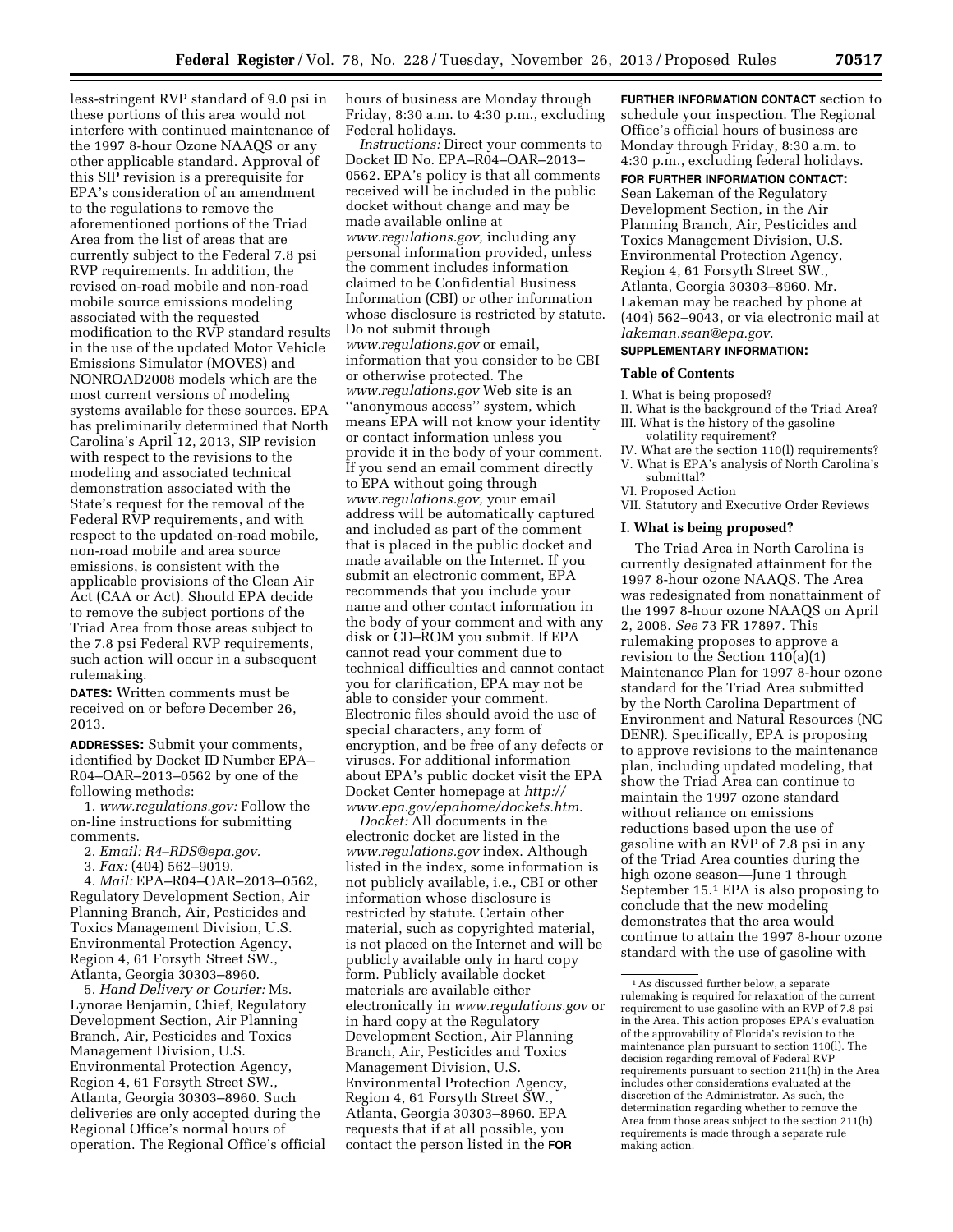an RVP of 9.0 psi throughout the Triad Area during the high ozone season. Consistent with section 110(l) of the Act, EPA also proposes to conclude that the use of gasoline with an RVP of 9.0 psi throughout the Triad Area during the high ozone season would not interfere with other applicable requirements.

The new modeling conducted by North Carolina to account for the proposed relaxation of the applicable RVP standard in portions of the Triad Area also results in changes to the onroad mobile, non-road mobile and area source emissions associated with the maintenance plan.2 As such, the North Carolina revision updates the on-road mobile, non-road mobile and area source emissions for the Triad Area. EPA is also proposing approval of this revision.

This preamble is hereafter organized into five parts. Section II provides the background of the Triad Area designation status with respect to the various Ozone NAAQS. Section III describes the applicable history of federal gasoline regulation. Section IV provides the Agency's policy regarding relaxation of the volatility standards. Section V provides EPA's analysis of the information submitted by North Carolina to support a relaxation of the more stringent volatility standard in the Triad Area and revisions to the on-road mobile, nonroad mobile and area source emissions associated with Maintenance Plan for the Triad Area and provides EPA's analysis regarding the proposed revision.

### **II. What is the background of the Triad Area?**

On November 6, 1991 (56 FR 56694), EPA designated the Counties of Davidson, Forsyth and Guilford in their entirety and the portion of Davie County bounded by the Yadkin River, Dutchmans Creek, North Carolina Highway 801, Fulton Creek and back to Yadkin River in the Triad Area as Moderate nonattainment for the 1-hour ozone NAAQS. Among the requirements applicable to nonattainment areas for the 1-hour ozone NAAQS was the requirement to meet certain volatility standards (known as Reid Vapor Pressure or RVP) for gasoline sold commercially. *See* 55 FR 23658 (June 11, 1990). As discussed in greater detail below, as part of the RVP requirements associated with the nonattainment designation, gasoline sold in the Triad 1-hour nonattainment area could not

exceed 7.8 psi RVP during the highozone season months.

Following implementation of the 7.8 psi RVP requirement in the Triad Area, on September 9, 1993, the Triad Area was redesignated to attainment for the 1-hour ozone NAAQS, based on 1989– 1992 ambient air quality monitoring data. *See* 58 FR 47391. North Carolina's November 13, 1992, 1-hour ozone redesignation request did not include a request for the removal of the 7.8 psi RVP standard. The requirements remained in place for the Area when it was designated nonattainment for the 1997 8-hour ozone NAAQS that was promulgated on July 18, 1997, and later designated attainment for the 2008 8 hour ozone NAAQS that was promulgated March 12, 2008. *See* 77 FR 30088, May 21, 2012.

On April 30, 2004, EPA designated and classified areas for the 1997 8-hour ozone NAAQS (69 FR 23857) unclassifiable/attainment or nonattainment for the new 8-hour ozone NAAQS. The Triad Area was designated as nonattainment with a deferred effective date as part of the Early Action Compact (EAC) 3 program. (For more information on the EAC program, see, *[http://www.epa.gov/airquality/eac/](http://www.epa.gov/airquality/eac/fs20080331_eac.html) [fs20080331](http://www.epa.gov/airquality/eac/fs20080331_eac.html)*\_*eac.html*.) The Greensboro-Winston Salem-High Point nonattainment-deferred EAC Area for the 1997 8-hour ozone NAAQS expanded the Triad Area to include the entire county of Davie, and Alamance, Caswell, Randolph, and Rockingham Counties in their entirety. The Greensboro-Winston Salem-High Point EAC Area attained the 1997 8-hour ozone NAAQS with a design value of 0.083 parts per million (ppm) using three years of quality assured data for the years of 2005–2007. On February 6, 2008, EPA proposed that 13 nonattainment areas with deferred effective dates, including the Greensboro-Winston Salem-High Point Area, be designated attainment for the 1997 8-hour ozone NAAQS. *See* 73 FR 6863. These areas met all of the milestones of the EAC program and demonstrated that they were in attainment of the 1997 8-hour ozone NAAQS as of December 31, 2007. This rulemaking was finalized on April 2, 2008. *See* 73 FR 17897. Effective April 15, 2008, the Greensboro-Winston Salem-High Point EAC Area was designated as attainment for the 1997 8hour ozone NAAQS. However, these attainment areas consequently were required to submit a 10-year maintenance plan under section 110(a)(1) of the CAA. As required, these plans provide for continued attainment and maintenance of the 1997 8-hour ozone NAAQS for at least 10 years from the effective date of these areas' designation as attainment for the 1997 8-hour ozone NAAQS. These plans also include components illustrating how each area will continue to attain the 1997 8-hour ozone NAAQS and provided contingency measures.

### **III. What is the history of the gasoline volatility requirement?**

On August 19, 1987 (52 FR 31274), EPA determined that gasoline nationwide had become increasingly volatile, causing an increase in evaporative emissions from gasolinepowered vehicles and equipment. Evaporative emissions from gasoline, referred to as volatile organic compounds (VOC), are precursors to the formation of tropospheric ozone and contribute to the nation's ground-level ozone problem. Exposure to groundlevel ozone can reduce lung function (thereby aggravating asthma or other respiratory conditions), increase susceptibility to respiratory infection, and may contribute to premature death in people with heart and lung disease.

The most common measure of fuel volatility that is useful in evaluating gasoline evaporative emissions is RVP. Under section 211(c) of CAA, EPA promulgated regulations on March 22, 1989 (54 FR 11868), that set maximum limits for the RVP of gasoline sold during the high ozone season. These regulations constituted Phase I of a twophase nationwide program, which was designed to reduce the volatility of commercial gasoline during the summer ozone control season. On June 11, 1990 (55 FR 23658), EPA promulgated more stringent volatility controls as Phase II of the volatility control program. These requirements established maximum RVP standards of 9.0 psi or 7.8 psi (depending on the State, the month, and the area's initial ozone attainment designation with respect to the 1-hour ozone NAAQS during the high ozone season).

The 1990 CAA Amendments established a new section, 211(h), to address fuel volatility. Section 211(h) requires EPA to promulgate regulations making it unlawful to sell, offer for sale, dispense, supply, offer for supply, transport, or introduce into commerce gasoline with an RVP level in excess of 9.0 psi during the high ozone season. Section 211(h) prohibits EPA from

<sup>2</sup> In addition to a less stringent RVP standard, the new modeling also utilizes updated models for onroad and off-road mobile emission sources.

<sup>3</sup>An EAC is an agreement between a State, local governments and EPA to implement measures not necessarily required by the Act in order to achieve cleaner air as soon as possible. The program was designed for areas that approach or monitor exceedances of the 8-hour ozone standard, but are in attainment for the 1-hour ozone NAAQS.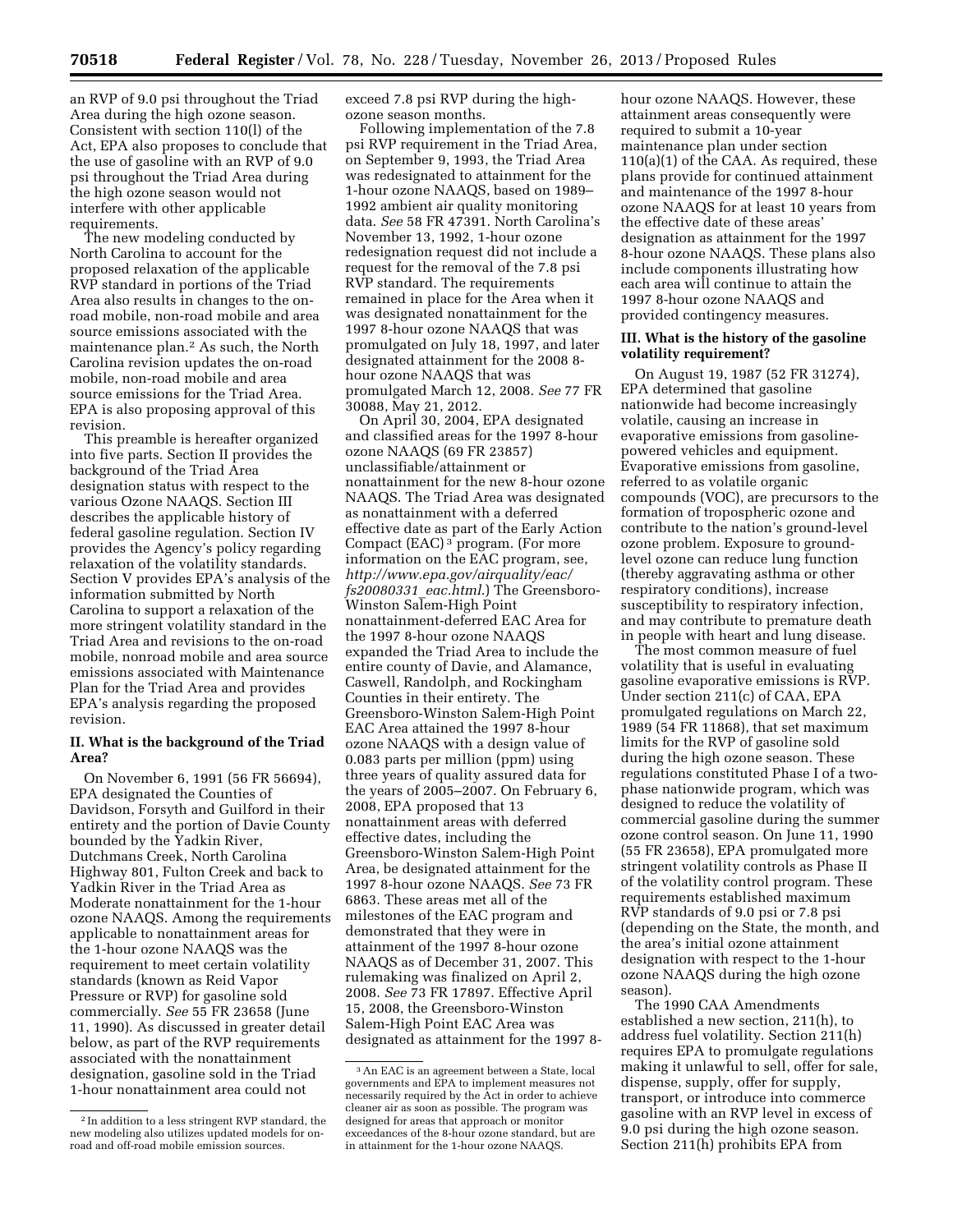establishing a volatility standard more stringent than 9.0 psi in an attainment area, except that EPA may impose a lower (more stringent) standard in any former ozone nonattainment area redesignated to attainment.

On December 12, 1991 (56 FR 64704), EPA modified the Phase II volatility regulations to be consistent with section 211(h) of the CAA. The modified regulations prohibited the sale of gasoline with an RVP above 9.0 psi in all areas designated attainment for ozone, beginning in 1992. For areas designated as nonattainment, the regulations retained the original Phase II standards published on June 11, 1990 (55 FR 23658).

As stated in the preamble to the Phase II volatility controls and reiterated in the proposed change to the volatility standards published in 1991, EPA will rely on states to initiate changes to EPA's volatility program that they believe will enhance local air quality and/or increase the economic efficiency of the program within the statutory limits.4 In those rulemakings, EPA explained that the governor of a state may petition EPA to set a volatility standard less stringent than 7.8 psi for some month or months in a nonattainment area. The petition must demonstrate such a change is appropriate because of a particular local economic impact and that sufficient alternative programs are available to achieve attainment and maintenance of the 1-hour ozone NAAQS. A current listing of the RVP requirements for states can be found on EPA's Web site at: *[http://www.epa.gov/otaq/fuels/](http://www.epa.gov/otaq/fuels/gasolinefuels/volatility/standards.htm) [gasolinefuels/volatility/standards.htm](http://www.epa.gov/otaq/fuels/gasolinefuels/volatility/standards.htm)*.

As explained in the December 12, 1991 (56 FR 64704), Phase II rulemaking, EPA believes that relaxation of an applicable RVP standard is best accomplished in conjunction with the redesignation process. In order for an ozone nonattainment area to be redesignated as an attainment area, section 107(d)(3) of the Act requires the state to make a showing, pursuant to section 175A of the Act, that the area is capable of maintaining attainment for the ozone NAAQS for ten years after redesignation. Depending on the area's circumstances, this maintenance plan will either demonstrate that the area is capable of maintaining attainment for ten years without the more stringent volatility standard or that the more stringent volatility standard may be necessary for the area to maintain its attainment with the ozone NAAQS.

Therefore, in the context of a request for redesignation, EPA will not relax the volatility standard unless the state requests a relaxation and the maintenance plan demonstrates, to the satisfaction of EPA, that the area will maintain attainment for ten years without the need for the more stringent volatility standard. As noted above, however, North Carolina did not request relaxation of the applicable 7.8 psi RVP standard when the Triad Area was redesignated to attainment for the either the 1-hour or the 1997 8-hour ozone NAAQS. Rather, North Carolina is now seeking to relax the 7.8 psi RVP standard after the Triad Area has been redesignated to attainment for the 1997 8-hour ozone NAAQS. Accordingly, the original modeling and maintenance demonstration supporting the 1997 8 hour ozone maintenance plan must be revised to reflect continued attainment under the relaxed 9.0 psi RVP standard that the State has requested.

### **IV. What are the section 110(l) requirements?**

Section 110(l) requires that a revision to the SIP not interfere with any applicable requirement concerning attainment and reasonable further progress (RFP) (as defined in section 171), or any other applicable requirement of the Act. EPA's criterion for determining the approvability of North Carolina's April 12, 2013, SIP revision is whether this requested action complies with section 110(l) of the CAA. Because the modeling associated with the current maintenance plan for North Carolina is premised in part upon the 7.8 psi RVP requirements, a request to revise the maintenance plan modeling to no longer rely on the 7.8 psi RVP requirement is subject to the requirements of CAA section 110(l). Therefore, the State must demonstrate that this revision will not interfere with the attainment or maintenance of any of the NAAQS or any other applicable requirement of the CAA.

This section 110(l) non-interference demonstration is a case-by-case determination based upon the circumstances of each SIP revision. EPA interprets 110(l) as applying to all NAAQS that are in effect, including those that have been promulgated but for which the EPA has not yet made designations. The specific elements of the 110(l) analysis contained in the SIP revision depend on the circumstances and emissions analyses associated with that revision. EPA's analysis of North Carolina's April 12, 2013, SIP revision, including review of section 110(l) requirements is provided below.

Finally, EPA notes that this rulemaking is only proposing to approve the State's revision to its existing maintenance plan for the Triad Area showing that the area can continue to maintain the standard without relying upon gasoline with an RVP of 7.8 psi being sold in the Triad Area during the high ozone season. Consistent with CAA section 211(h) and the Phase II volatility regulations a separate rulemaking is required for relaxation of the current requirement to use gasoline with an RVP of 7.8 psi in the Triad Area.

### **V. What is EPA's analysis of North Carolina's submittal?**

### *a. Overall Preliminary Conclusions for Non-Interference Analyses for North Carolina's Request for Removal of the Federal RVP Requirement*

On April 12, 2013, NC DENR submitted a revision to the maintenance plan for the Triad 1-hour ozone maintenance area. The revision updates the on-road mobile, non-road mobile, and area source emissions that would result from modifying the RVP summertime gasoline requirement from 7.8 psi to 9.0 psi for the Triad Area. North Carolina's April 12, 2013, SIP revision also includes an evaluation of the impact that the removal of the 7.8 psi RVP requirement would have on maintenance of the 1997 and 2008 ozone standards and on other applicable NAAQS. For the purposes of this change, EPA is making the preliminary determination that the applicable NAAQS<sup>5</sup> of interest for the noninterference demonstration required by section 110(l) of the CAA are the carbon monoxide (CO), ozone, particulate matter (PM) and nitrogen dioxide  $(NO<sub>2</sub>)$ standards.

VOC and  $NO<sub>X</sub>$  emissions are precursors for ozone and PM, and NO2 is a component of  $NO<sub>X</sub>$ . In addition, EPA also believes that, in this instance, it is appropriate to also evaluate noninterference with respect to the CO NAAQS. Typically, EPA would not expect the CO NAAQS to be affected by a revision to RVP requirements because VOC and  $NO<sub>X</sub>$  are not precursors to CO. The revised modeling submitted by North Carolina, however, demonstrates a slight increase in CO emissions, and as such, EPA believes a non-interference review for CO is also appropriate in this case.

There are no emissions reductions attributable to the emissions of lead and sulfur dioxide  $(SO<sub>2</sub>)$  from RVP requirements. As a result, there is no

<sup>4</sup>See 55 FR 23658 (June 11, 1990), 56 FR 24242 (May 29, 1991) and 56 FR 64704 (Dec. 12, 1991).

<sup>5</sup>The six NAAQS for which EPA establishes health and welfare based standards are carbon monoxide, lead, NO<sub>2</sub>, ozone, PM, and SO<sub>2</sub>.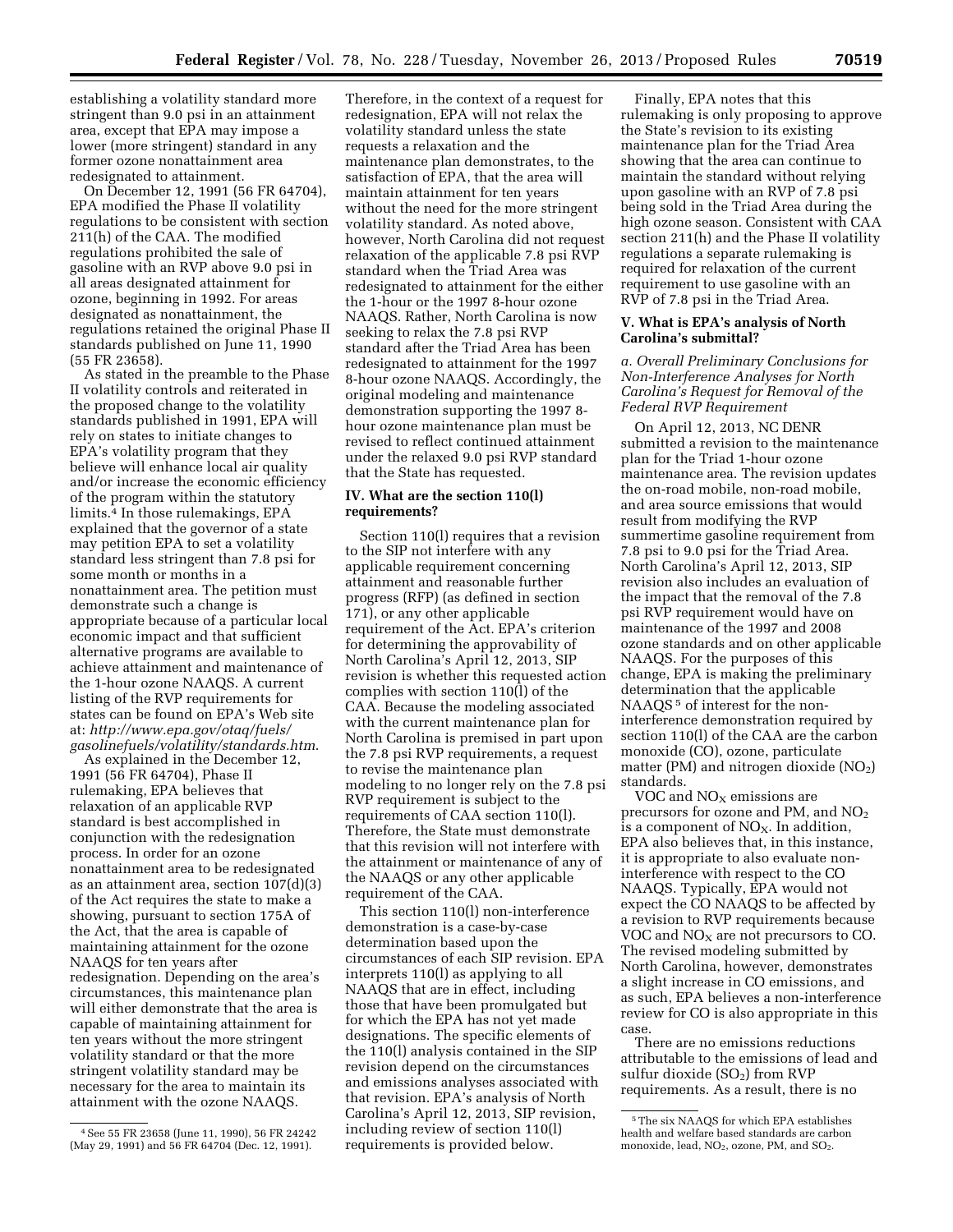information indicating the proposed revision would have any impact on those NAAQS. Additionally, the Triad Area is currently designated attainment for the lead NAAQS, and is continuing to attain the standard. As for the  $SO<sub>2</sub>$ NAAQS, the Triad Area is not designated nonattainment and there is no available monitoring data indicating an exceedance of the NAAQS. Therefore, the analysis below focuses on the impact of North Carolina's requested RVP change to the ozone, particulate matter,  $NO<sub>2</sub>$  and CO NAAQS.

In North Carolina's April 12, 2013, SIP revision, the State provided a technical demonstration to support the request to modify the RVP summertime gasoline requirement from 7.8 psi to 9.0 psi for the Triad Area. NC DENR provided information regarding the emissions trends from the maintenance plans for the ozone NAAQS and conducted a photochemical modeling exercise to show that modifying the RVP summertime gasoline requirement from 7.8 psi to 9.0 psi would have no impact on the ozone and PM<sub>2.5</sub> NAAQS.<sup>6</sup>

In the April 12, 2013, SIP revision, NC DENR provided an updated analysis utilizing EPA's MOVES emission modeling system to estimate emissions for mobile sources. These mobile source emissions are used as part of the evaluation of the potential impacts to the ozone NAAQS that might result exclusively from changing the high ozone season RVP requirements from 7.8 psi to 9.0 psi. The MOVES data resulted in minor increases to the onroad mobile and area source emissions. The State then used the MOVESgenerated revised mobile source emissions in the Triad Area that

resulted from the RVP program change in photochemical grid modeling to simulate the impact on ozone formation. In addition to modeling the small RVP changes over the Triad Area, NC DENR also modeled the shutdown of three coal-fired electric generating units (EGUs) (Buck, Dan River, and Riverbend), that were located in counties adjacent to the Triad Area. Combined-cycle natural gas units have been built at two of these facilities (Buck and Dan River) replacing the now decommissioned coal-fired units. The federally-enforceable emission limits associated with these new combinedcycle units were included with the modeling conducted by NC DENR. The modeling shows that relaxation of the RVP standard to 9.0 psi would not interfere with continued maintenance of the ozone NAAQS in the Triad Area.

### *b. Non-Interference Analysis for the Ozone NAAQS*

As previously discussed, effective November 6, 1991, the Triad Area (which consisted of Davidson, Forsyth and Guilford Counties in their entirety and a portion of Davie County) was designated as nonattainment for the 1 hour ozone NAAQS. As a 1-hour ozone nonattainment area, Davidson, Davie, Forsyth and Guilford Counties were subject to the federal RVP requirements for high ozone season gasoline to aid the Area with compliance with the ozone NAAQS. On November 13, 1992, NC DENR submitted a redesignation request and maintenance plan for the 1-hour ozone NAAQS.

On February 6, 2008, EPA proposed that 13 nonattainment areas with deferred effective dates, including the

Greensboro-Winston Salem-High Point Area, be designated attainment for the 1997 8-hour ozone NAAQS. *See* 73 FR 6863. These areas met all of the milestones of the EAC program and demonstrated that they were in attainment of the 1997 8-hour ozone NAAQS as of December 31, 2007. Effective April 15, 2008, the Greensboro-Winston Salem-High Point EAC Area was designated as attainment for the 1997 8-hour ozone NAAQS with a design value of 0.083 ppm using three years of quality assured data for the years of 2005–2007.

Throughout this history, there is an overall downward trend in ozone concentration in the Triad Area that can be attributed to Federal and State programs that have led to significant emissions reductions. The Triad Area is continuing to meet the 1-hour and 1997 8-hour ozone NAAQS.7 With respect to the 2008 ozone NAAQS, based on the 2010–2012 design values of 0.078 ppm and 0.076 ppm, Triad Area monitors in Forsyth and Guilford Counties, respectively, are violating the 2008 ozone NAAQS. However, the preliminary 2011–2013 design values for Forsyth and Guilford Counties are 0.073 ppm and 0.072 ppm, respectively.

The 2008 ozone NAAQS is met when the annual fourth-highest daily maximum 8-hour average concentration, averaged over 3 years is 0.075 ppm or less. Currently (as shown in Table 1), all ozone monitors in the Triad Area are attaining the 1997 8-hour ozone NAAQS, and all but three ozone monitors (two located in Forsyth County and one located in Guilford County) are attaining the 2008 8-hour ozone NAAQS.

TABLE 1—TRIAD AREA DESIGN VALUE

| County                                  | 2005-2007 DV                              | 2006-2008 DV                              | 2007-2009 DV                              | 2008-2010 DV                            | 2009-2011 DV                         | 2010-2012 DV                              |
|-----------------------------------------|-------------------------------------------|-------------------------------------------|-------------------------------------------|-----------------------------------------|--------------------------------------|-------------------------------------------|
|                                         | (ppm)                                     | (ppm)                                     | (ppm)                                     | (ppm)                                   | (ppm)                                | (ppm)                                     |
| Caswell<br>Davie<br>Forsyth<br>Guilford | 0.077<br>0.083<br>0.081<br>0.082<br>0.078 | 0.079<br>0.082<br>0.081<br>0.082<br>0.080 | 0.076<br>0.078<br>0.077<br>0.079<br>0.078 | 0.073<br>(8)<br>0.076<br>0.076<br>0.075 | 0.070<br><br>0.075<br>0.074<br>0.071 | 0.073<br>0.073<br>0.078<br>0.076<br>0.073 |

------- indicates no data available.

On October 22, 2013, NC DENR submitted a letter to EPA describing its intention to early certify ozone monitoring data for the Triad Area

based on 2011–2013 data. Once certified, this data is expected to demonstrate that all monitors in the Triad Area are attaining the 2008 8-hour ozone NAAQS based on 2011–2013

data. EPA is proposing this action contingent on the 2011–2013 monitoring data, showing continued attainment of the 2008 ozone NAAQS, being quality assured and certified prior

<sup>6</sup> In addition there was not a significant increase in CO and NO2 emissions. See the non-interference discussions below for more details.

<sup>7</sup>The air quality design value for the 8-hour ozone NAAQS is the 3-year average of the annual

<sup>4</sup>th highest daily maximum 8-hour ozone concentration. The level of the 2008 8-hour ozone NAAQS is 0.075 ppm. The 2008 8-hour ozone NAAQS is not met when the design value is greater than 0.075 ppm.

<sup>8</sup>The Davie County monitor was moved to a new location and began monitoring at the new location in 2008. There was not enough data at this location to calculate a 3 year averaged design value until 2012.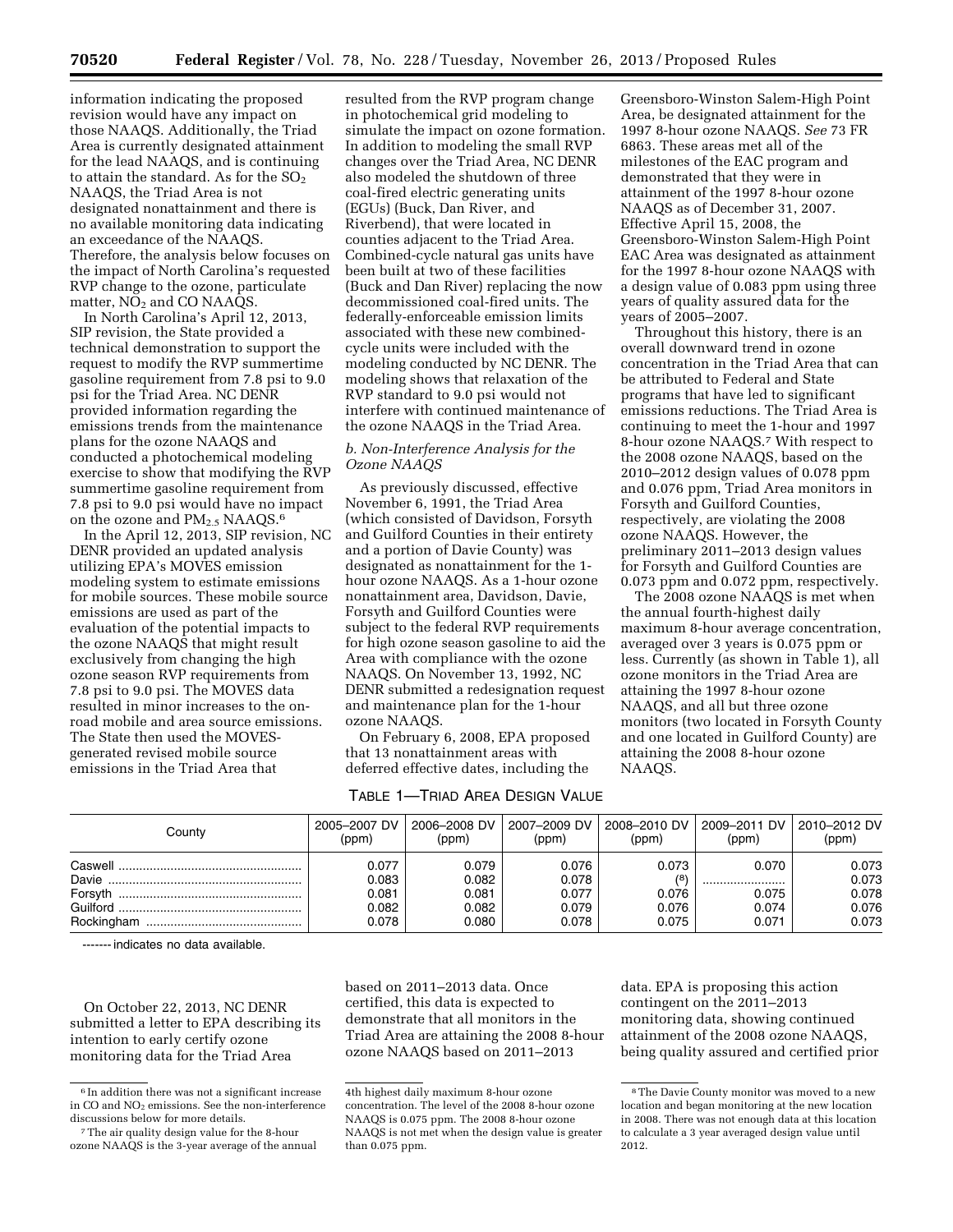to the Agency taking final action on this proposed rule.

The primary precursors for ozone are VOC and  $NO<sub>X</sub>$  emissions. Relaxation of the RVP standard from 7.8 to 9.0 psi results in a slight increase in emissions of 0.16 tons per day (tpd) (a 0.28 percent increase) in  $NO<sub>X</sub>$ , and 1.43 tpd (a 1.34 percent increase) in VOC for Davidson, Forsyth, Guilford and Davie Counties. While modeling showed a slight increase in  $NO<sub>X</sub>$  and VOC emissions resulting from the use of 9.0 psi RVP gasoline as opposed to 7.8 psi RVP gasoline, the most appropriate analysis for purposes of evaluating noninterference is whether the increase in emissions would interfere with air quality for the Triad Area. For this demonstration, NC DENR chose to use photochemical modeling which is described below.

In addition to analyzing the photochemical modeling provided by North Carolina, EPA also notes that the Triad Area is located within a  $NO<sub>X</sub>$ limited region.<sup>9</sup> A  $NO<sub>X</sub>$ -limited region is one in which the concentration of ozone is limited by the amount of  $NO<sub>x</sub>$ emissions. As discussed above,  $NO<sub>x</sub>$ and VOC are precursors to the formation of ozone in the atmosphere. In a  $NO<sub>X</sub>$ limited area, high prevailing concentrations of VOC from naturallyoccurring sources are present in the atmosphere to contribute to ozone formation. Consequently, reduction of manmade, or anthropogenic, sources of VOC emissions generally do not result in reduced ozone formation. Instead, reductions of  $NO<sub>x</sub>$  emissions provide a more effective ozone reduction strategy because reduced emissions of manmade  $NO<sub>x</sub>$  emissions limit the amount of  $NO<sub>x</sub>$ available in the atmosphere for ozone formation. These circumstances help support the reasonableness of the modeling showing that the small increase in VOC and even smaller increase in  $NO<sub>X</sub>$  from the relaxation of the RVP standard would not interfere with continued maintenance of the ozone NAAQS in the Triad Area.

NC DENR utilized EPA's Mercury and Air Toxics (MATS) modeling platform to model changes in ozone and particle matter pollution. The modeling years used in the modeling included the 2005 base year and the 2016 future year. The future year 2016 was chosen because it is the latest MATS model data available. The USEPA MATS modeling platform was chosen because it is fairly recent, has undergone full model performance,

and uses the MOVES mobile model to generate on-road mobile emissions. The USEPA MATS modeling used a national 36 kilometer (km) domain and an eastern US 12 km domain. The NC DENR modeling was performed using the 12 km modeling domain. The EPA is currently using 12 km modeling to address the impacts of the proposed Tier 3 Motor Vehicle and Emissions Standards. Given that the EPA is using the 12 km modeling for Tier 3, NC DENR used the 12 km modeling to estimate the impacts of the change in summertime RVP to 9.0 psi.

The USEPA MATS modeling conducted by NC DENR demonstrates that the relaxation of the RVP 7.8 standard to 9.0 psi in the Triad 1-hour ozone maintenance area is not necessary to maintain the either the 1997 or 2008 ozone NAAQS. Both the 2005 base year and the 2016 future year were used in the modeling. In the modeling NC DENR applied several conservative estimates to determine the maximum impact of RVP relaxation. These included:

(1) Selecting the most populous county to represent on-road mobile emissions for the other counties. Guilford County was selected to represent the ''highest'' level of emissions increase expected because it has the greatest population of vehicles and vehicle miles traveled (VMT) within the Triad maintenance area.

(2) Applying the maximum emissions increase for a given hour to the entire summertime period. Typically, the next step is to run SMOKE<sup>10</sup> to temporally and spatially allocate the MOVES output. However, NC DENR was unable to run the version of SMOKE used in the MATS modeling. As an alternative, for each pollutant, the average and maximum increase at any hour was calculated (see Table 2.3–8 of the NC submittal). In order to generate very conservative estimates of the impacts of the RVP relaxation, the maximum percent increase was applied to the mobile emissions for all hours of the June 1 to September 15 high-ozone season RVP period for both the 2005 and 2016 emissions in Guilford, Forsyth, Davie, and Davidson Counties where the RVP relaxation is proposed.

(3) Using the highest emissions increase for a given pollutant to represent VOC emissions.

(4) The liberal application of grid masking (i.e., the array of grid cells where the RVP emissions changes were applied). A grid cell was included in the grid cell mask if as little as 20 percent of the cell area includes one or more of the counties where the RVP relaxation is proposed. The grid cell mask includes 42 grid cells with an area of 6,048 km2. A typical application of the mask would include 32 grid cells with an area of 4,608 km2. By comparison, the total area of the four counties is 4,935 km2. The 20 percent threshold grid cell mask used in the modeling will adjust the mobile emissions in a larger area than the actual area of the four counties and will lead to conservative modeling results.

NC DENR used the Community Multiscale Air Quality Modeling System (CMAQ, v.4.71) to perform the air quality runs. A total of six runs were made from March 20, 2005 to September 30, 2005. A total of three runs were made using the 2005 emissions. The first run used the default 2005 MATS emissions (BASE05). The second run adjusted the mobile emissions due to the change in RVP from 7.8 psi to 9.0 psi during the June 1 to September 15 RVP period (RVP05). The third run for 2005 included the RVP adjustments and added expected  $NO<sub>X</sub>$  changes at the Buck, Dan River, Riverbend power plants. The 2016 model runs were run in a similar fashion as the 2005 runs. The first run used the default 2016 MATS emissions (BASE16). The second run adjusted the mobile emissions due to the change in RVP from 7.8 to 9.0 psi during the June 1 to September 15 RVP period (RVP16) and the third included the RVP adjustments and added expected  $NO<sub>X</sub>$  changes at the Buck, Dan River, Riverbend power plants.

In this application, The Model Attainment Test Software was used to compute relative reduction factors (RRFs) for each of the sensitivity runs at the area monitors. The 2005 sensitivity runs were compared to the Base05 run, and the 2016 sensitivity runs were compared to the Base16 run. RRF values of 1.0005 or less would indicate less than a 0.05 ppb rise within the base year or future year modeling. The change in ozone for monitors in and near the Triad Area generated by the change in RVP in the 2005 base year is shown in Table 2. The other runs had similar results. There is no appreciable change in ozone concentrations due to the increase in gasoline RVP.

*See North Carolina's April 12, 2013, submittal for more information on the modeling demonstration.* 

<sup>9</sup>*See, e.g., The State of the Southern Oxidants Study (SOS) Policy Relevant Findings in Ozone and PM*2.5 *Pollution Research 1995–2003* (June 30, 2004), *[http://www.ncsu.edu/sos/pubs/sos3/State](http://www.ncsu.edu/sos/pubs/sos3/State_of_SOS_3.pdf)*\_ *of*\_*SOS*\_*[3.pdf](http://www.ncsu.edu/sos/pubs/sos3/State_of_SOS_3.pdf)*.

<sup>10</sup>SMOKE, or ''Sparse Matrix Operator Kernel Emissions'' is an emissions processing system designed to create gridded, speciated, hourly emissions for input into a variety of air quality models. SMOKE supports area, biogenic, mobile

<sup>(</sup>both onroad and nonroad), and point source emissions processing for criteria, particulate, and toxic pollutants and is integrated with the on-road emissions model *MOBILE6* and *MOVES*.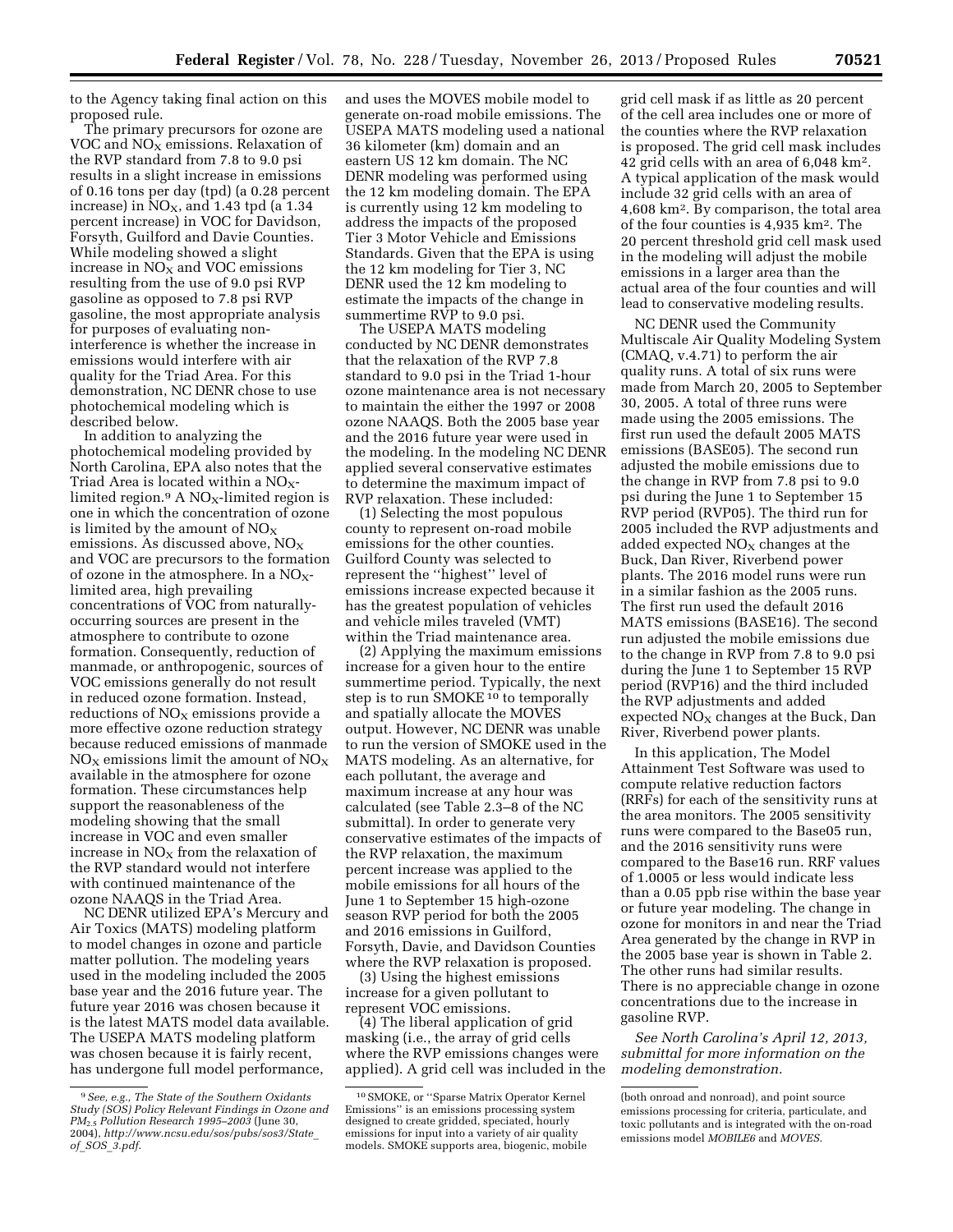| TABLE 2—CHANGE IN OZONE CONCENTRATIONS AND RRFS IN THE 2005 BASE YEAR MODELING WITH SUMMERTIME RVP |                   |  |  |
|----------------------------------------------------------------------------------------------------|-------------------|--|--|
|                                                                                                    | CHANGE TO 9.0 PSI |  |  |

| Countv     | County<br>Base05 ozone<br>desian value 1<br>'opb | RVP05 Ozone<br>design value <sup>2</sup> | <b>RRF</b> | Base05 to<br>RVP <sub>05</sub><br>ppb) |
|------------|--------------------------------------------------|------------------------------------------|------------|----------------------------------------|
| Caswell    | 76.3                                             | 76.3                                     | .0002      | 0.0                                    |
| Davie      | 81.3                                             | 81.3                                     | -0002      | 0.0                                    |
| Forsyth    | 78.0                                             | 78.0                                     | .0004      | 0.0                                    |
| Forsyth    | 73.0                                             | 73.0                                     | .0003      | 0.0                                    |
| Forsyth    | 76.0                                             | 76.0                                     | L0004      | 0.0                                    |
| Forsyth    | 80.0                                             | 80.0                                     | L0004      | 0.0                                    |
| Guilford   | 77.0                                             | 77.0                                     | .0005      | 0.0                                    |
| Guilford   | 82.0                                             | 82.0                                     | .0005      | 0.0                                    |
| Rockingham | 77.0                                             | 77.0                                     | .0003      | 0.0                                    |

1 Default 2005 MATS concentrations.

<sup>2</sup> 2005 concentrations with summertime RVP changed to 9.0 psi.

It should also be noted that in its submission, North Carolina provided a demonstration that there is no appreciable change in future ozone design value concentrations at any of the area monitors when comparing changes in ozone concentration and RRFs in a future year scenario for 2016 that modeled summertime RVP at 9.0 psi. North Carolina's model runs were done solely for the purpose of determining potential and relative impact for changes in ozone concentration due to a change of RVP to 9.0 psi. More information on the MATS modeling can be found at *[http://](http://www.epa.gov/mats/actions.html) [www.epa.gov/mats/actions.html](http://www.epa.gov/mats/actions.html)*. Additional details on NC DENR's updates to the EPA MATS modeling platform to incorporate emissions in North Carolina are included in the State's April 12, 2013, SIP revision.

To provide a full evaluation, the State also compared total man-made (anthropogenic) emissions of VOC and  $NO<sub>x</sub>$  for the years 2007 (base year), 2011, and 2018 using a RVP of 7.8 psi for Davidson, Forsyth, Guilford and Davie Counties (the remaining Counties are currently using a RVP of 9.0 psi) to emissions generated for the year 2018, using a RVP of 9.0 psi.

There are four different man-made emission inventory source classifications: (1) Point, (2) area, (3) onroad mobile and (4) non-road mobile.

(1) Point sources are those stationary sources that emit more than 10 tons per year of VOC or 100 tons per year of

 $NOZ<sub>X</sub>$  from a single facility. The source emissions are tabulated from data collected by direct on-site measurements of emissions or mass balance calculations utilizing emission factors from EPA's AP–42, *Compilation of Air Pollutant Emission Factors.* For the projected year's inventory, point sources are adjusted by growth factors based on Standard Industrial Classification codes. The growth factors are generated using the EPA's Economic Growth Analysis System version 5.0 (E–GAS 5.0) program.

(2) Area sources are those stationary sources whose emissions are relatively small but due to the large number of these sources, the collective emissions could be significant (i.e., dry cleaners, service stations, etc.). For area sources, emissions are estimated by multiplying an emission factor by some known indicator of collective activity such as production, number of employees, or population. These types of emissions are estimated on the county level. For the projected year's inventory, area source emissions are changed by population growth, projected production growth, or when applicable, by E–GAS 5.0 growth factors.

(3) On-road mobile sources are those vehicles that travel on the roadways. For on-road mobile sources, the MOVES model data represent the new motor vehicle emission budgets for the Triad Area. The MOVES model uses the road class VMT and other operating conditions as input parameters to

generate an output file that contains estimated emissions. For the projected years inventories, the on-road mobile sources emissions are calculated by running the MOVES mobile model for the future year with the projected VMT to generate emissions that take into consideration expected Federal tailpipe standards, fleet turnover and new fuel standards.

(4) Non-road mobile sources are equipment that can move but do not use the roadways (i.e., lawn mowers, construction equipment, railroad locomotives, aircraft). With the exception of the railroad locomotives and aircraft engines, the emissions from this category are calculated using the EPA's NONROAD2008a non-road mobile model. The railroad locomotive and aircraft engine emissions are estimated by taking an activity and multiply by an emission factor. All emissions are also estimated at the county level. Total off-road mobile source emissions represent the sum of emissions generated by the NONROAD 2008a model and emissions calculated for aircraft and railroad locomotives.

Despite the small increases in emissions projected for the lessstringent RVP standard of 9.0 psi, the Triad Area continues to demonstrate a downward trend in  $NO<sub>X</sub>$  and VOC emissions through 2018. Tables 3 and 4 below provide the emissions inventory estimates for all source categories for the 1-hour ozone maintenance area.

TABLE 3—ANTHROPOGENIC VOC EMISSIONS *(tpd)* FOR THE TRIAD 1-HOUR MAINTENANCE AREA

| County   | Based on RVP of 7.8 |       |       | Based on RVP |
|----------|---------------------|-------|-------|--------------|
|          |                     |       | 2018  | of 9.0       |
|          | 2007                | 2011  |       | 2018         |
| Davidson | 19.31               | 17.60 | 14.29 | 14.50        |
| Davie*   | 8.04                | 7.79  | 8.43  | 8.43         |
| Forsyth  | 36.62               | 32.63 | 32.69 | 33.18        |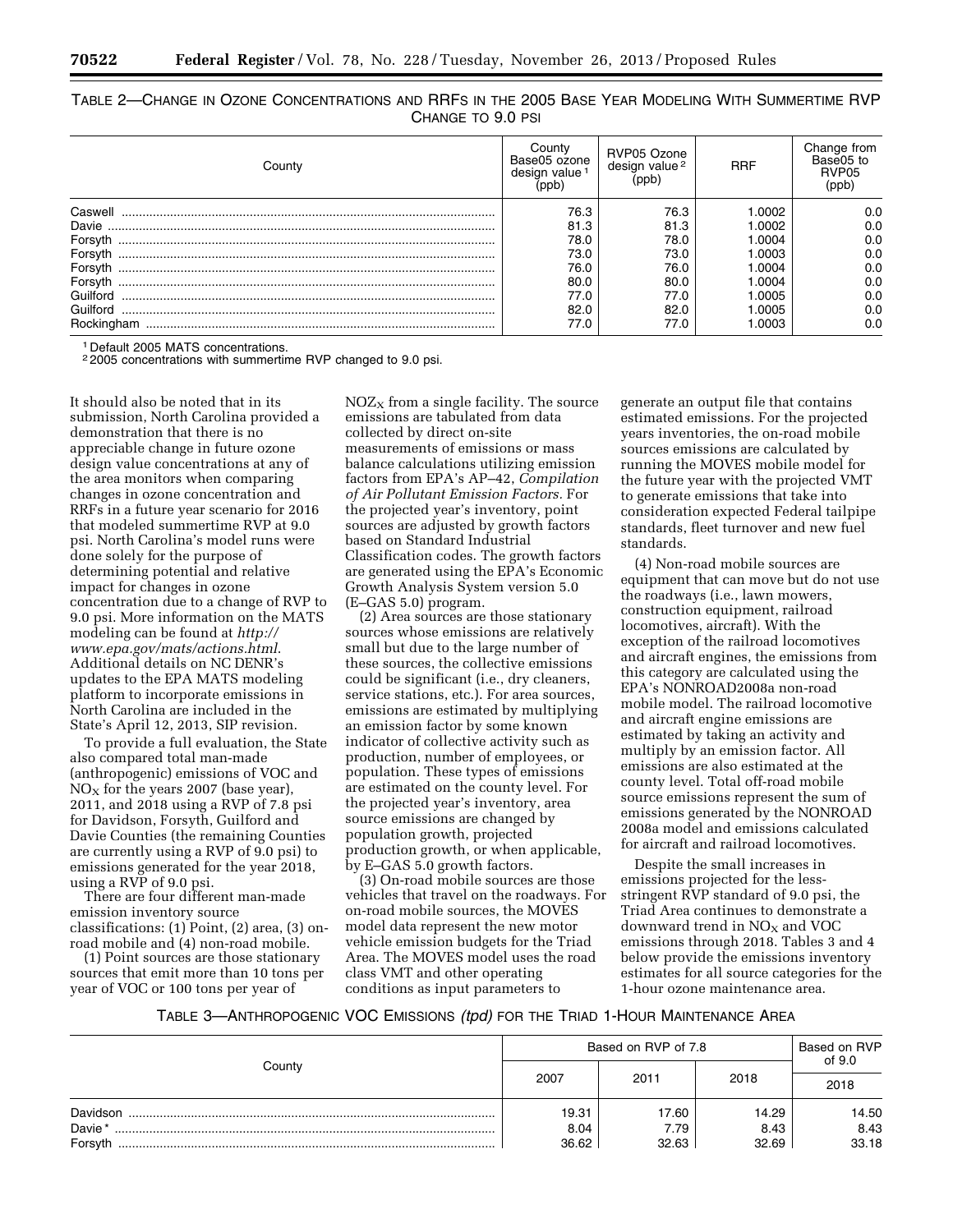# TABLE 3—ANTHROPOGENIC VOC EMISSIONS *(tpd)* FOR THE TRIAD 1-HOUR MAINTENANCE AREA—Continued

|          | Based on RVP of 7.8 |              |        | Based on RVP<br>of 9.0 |
|----------|---------------------|--------------|--------|------------------------|
| County   | 2007                | 2011<br>2018 | 2018   |                        |
| Guilford | 58.31               | 53.71        | 51.10  | 51.83                  |
| Total    | 122.28              | 111.73       | 106.51 | 107.94                 |

\* Emissions are for the entire County.

# TABLE 4—ANTHROPOGENIC NOX EMISSIONS *(tpd)* FOR THE TRIAD 1-HOUR MAINTENANCE AREA

| County                                    | Based on RVP of 7.8             |                                 |                                | Based on RVP<br>of 9.0         |
|-------------------------------------------|---------------------------------|---------------------------------|--------------------------------|--------------------------------|
|                                           | 2007                            | 2011                            | 2018                           | 2018                           |
| Davidson<br>Davie*<br>Forsyth<br>Guilford | 21.99<br>6.08<br>35.88<br>57.68 | 17.94<br>4.41<br>24.47<br>44.76 | 9.88<br>2.75<br>16.50<br>28.00 | 9.91<br>2.75<br>16.54<br>28.09 |
| Total                                     | 121.63                          | 91.58                           | 57.13                          | 57.29                          |

\* Emissions are for the entire County.

As Tables 3 and 4 indicate,  $NO<sub>X</sub>$  and VOC emissions in the Triad 1-hour ozone maintenance area will continue to decrease, even with the increase in high ozone season fuel RVP to 9.0 psi. The slight increase in emissions resulting from the control program change is being mitigated area-wide by a steady decrease in tailpipe emissions, which is the result of a cleaner new vehicle fleet replacing the older fleet and other Federal and State emissions reduction programs.

In light of the current designations, monitoring and emissions data, and the submitted modeling, including the fact that the  $NO<sub>x</sub>$  emissions inventories are projected to continue to significantly decrease, EPA has preliminarily determined that the slight increase in  $NO<sub>X</sub>$  and VOC emissions associated with the request RVP change will not interfere with the Area's ability to maintain the 1997 and 2008 8-hour ozone NAAQS. More details on the individual non-interference analyses for the  $PM_{2.5}$ ,  $NO<sub>2</sub>$  and CO NAAQS are provided below.

### *c. Non-Interference Analysis for the PM NAAQS*

The precursors for  $PM_{2.5}$  are  $NO_{X}$ , SO2, VOC and ammonia. For the Triad Area, on-road mobile, non-road mobile and area sources are not considered to be large contributors to directly emitted PM2.5 or indirectly formed fine particulate matter less than 2.5 micrometers  $(PM_{2.5})$  concentrations. As mentioned earlier in this rulemaking,

the RVP requirements result in emissions benefits for VOC and  $NO<sub>X</sub>$ , and as such EPA focused on these precursors for the analysis of the potential impact of North Carolina's SIP change. However, as described in North Carolina's April 12, 2013, submission, directly emitted  $PM_{2.5}$  is a very small component of the overall  $PM_{2.5}$  ambient concentrations. Instead the primary species impacting  $PM<sub>2.5</sub>$  concentrations are the secondarily formed sulfates and organic carbons. Sulfates are formed through the chemical reaction of  $SO<sub>2</sub>$ and ammonia and the majority of the organic carbons come from natural sources like trees. *See* ''Redesignation Demonstration and Maintenance Plan for the Hickory (Catawba County) and Greensboro/Winston-Salem/High Point (Davidson and Guilford Counties) Fine Particulate Matter Nonattainment Areas,'' submitted to EPA on December 18, 2009, Figure 4–2, p. 4–4, which can be accessed at *[www.regulations.gov](http://www.regulations.gov)*  using docket ID No. EPA–R04–OAR– 2009–1010. A 2009 analysis of  $SO_2$ emissions, which is a primary contributor to the formation of  $PM_{2.5}$ within North Carolina, found about 3.3 percent of total  $SO<sub>2</sub>$  emissions came from on-road, non-road and area sources combined, while the remaining 96.7 percent came from point sources.

On July 18, 1997 (62 FR 36852), EPA established an annual  $PM<sub>2</sub>$  5 NAAOS at 15.0 micrograms per cubic meter  $\mu$ g/ m3) based on a 3-year average of annual mean PM2.5 concentrations. At that time,

EPA also established a 24-hour NAAQS of 65 mg/m3. *See* 40 CFR 50.7. On October 17, 2006 (71 FR 61144), EPA retained the 1997 annual  $PM<sub>2.5</sub> NAAQS$ at  $15.0 \mu g/m^3$  based on a 3-year average of annual mean PM<sub>2.5</sub> concentrations, and promulgated a new 24-hour NAAQS of  $35 \mu g/m^3$  based on a 3-year average of the 98th percentile of 24-hour concentrations. On January 15, 2013 (78 FR 3086), EPA established an annual primary  $PM_{2.5}$  NAAQS at 12.0  $\mu$ g/m<sup>3</sup> based on a 3-year average of annual mean  $PM_{2.5}$  concentrations. At that time, EPA retained the 2006 24-hour NAAQS at 35  $\mu$ g/m<sup>3</sup> based on a 3-year average of the 98th percentile of 24-hour concentrations.

On January 5, 2005 (70 FR 944), Davidson and Guilford Counties in the Triad Area were designated nonattainment for the 1997 annual PM2.5 standard and all other Counties were designated Unclassifiable/ Attainment. On November 13, 2009 (74 FR 58688), all counties in the Triad Area were designated unclassifiable/ attainment for the 2006 24-hour  $PM<sub>2.5</sub>$ standard. On November 18, 2011, EPA redesignated Davidson and Guilford Counties to attainment for the 1997 annual PM2.5 standard based on the measured air quality data and the 10 year maintenance plan submitted. *See*  76 FR 71455.

As Table 5 indicates the  $PM_2$  5 annual and 24-hour design values demonstrate attainment of the respective NAAQS and have been decreasing.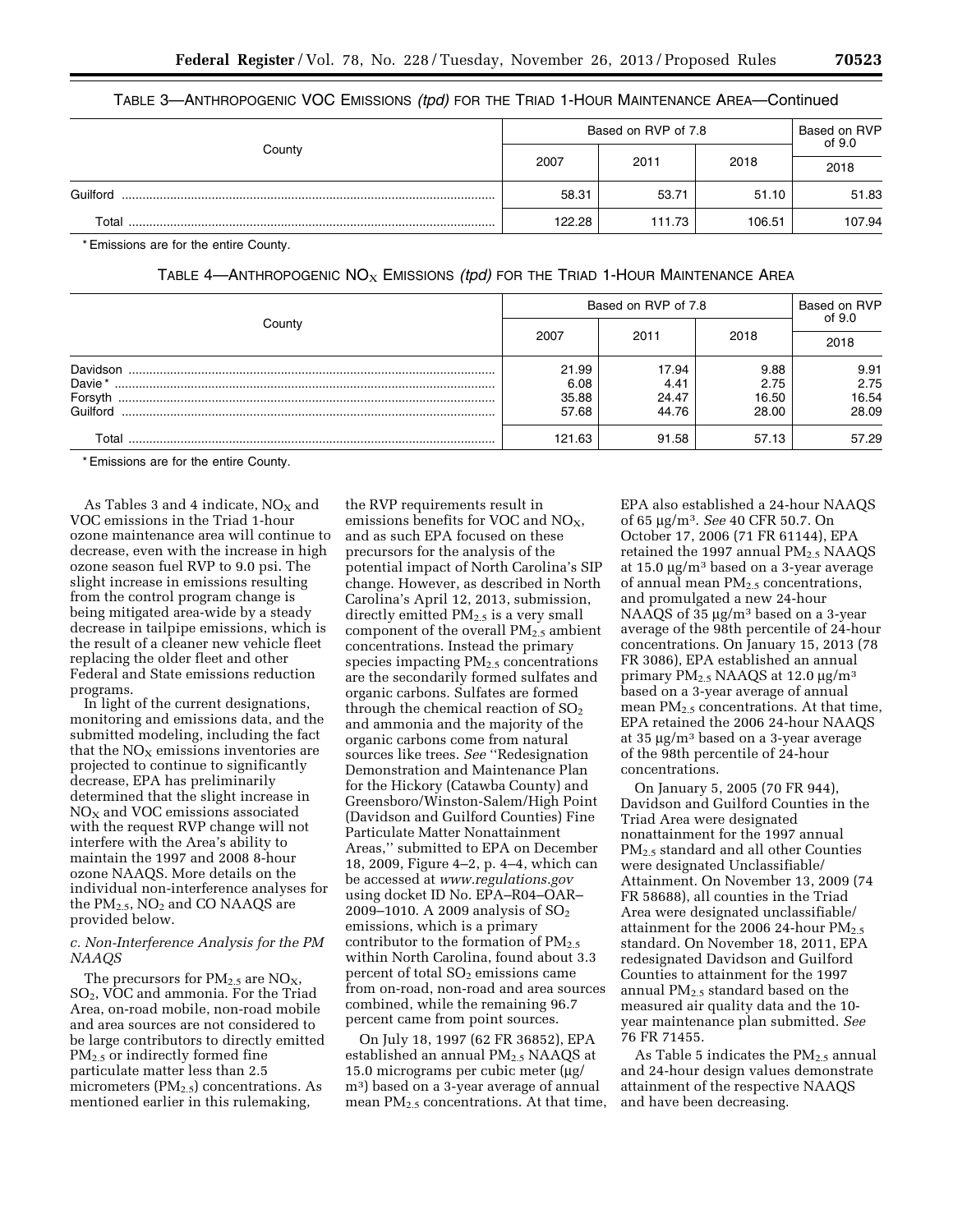| Year                       | 2008-2010 | 2009-2011 | 2010-2012 |
|----------------------------|-----------|-----------|-----------|
| <b>Annual Design Value</b> |           |           |           |
| Caswell                    | 9.9       | 8.9       | 8.9       |
| Davidson                   | 12.1      | L1.1      | 11.1      |
| Forsyth                    | 10.9      | 10.0      | 9.7       |
| Guilford                   | 10.8      | 9.8       | 9.4       |
| 24-hour Design Value       |           |           |           |
|                            | 19        | 18        | 18        |
| Davidson                   | 23        | 21        | 21        |
| Forsyth                    | 23        | 21        | 20        |
| Guilford                   | 22        | 21        | 21        |

EPA Annual  $PM_{2.5}$  NAAQS: 15  $\mu q/m^3$ . EPA 24-hour  $PM_{2.5}$  NAAQS: 35  $\mu$ g/m<sup>3</sup>.

In light of the slight increase in VOC and  $NO<sub>x</sub>$  emissions from the relaxation of the RVP controls in Davidson, Davie, Forsyth and Guilford Counties, EPA has preliminarily determined that a change to the Federal RVP requirement for Davidson, Davie, Forsyth and Guilford Counties would not interfere with the Triad Area maintaining the 1997  $PM_{2.5}$ annual or the 2006 24-hour  $PM_{2.5}$ standards. The photochemical modeling analysis discussed above was also used to calculate the changes in  $PM_{2.5}$  due to the RVP Program change. The analysis showed no change in particle pollution at any of the monitors.

#### *d. Non-Interference Analysis for the 2010 NO*2 *NAAQS*

On February 17, 2012 (77 FR 9532), EPA finalized designations for 2010  $NO<sub>2</sub>$ NAAQS. Counties in North Carolina, including those in the Triad Area, were designated unclassifiable/attainment for the 2010 NO2 NAAQS. Based on North

Carolina's April 12, 2013, SIP revision, the potential increase in the  $NO<sub>x</sub>$ emissions associated with the requested less-stringent RVP standard is approximately a quarter of a ton per day between June 1st and September 15th. It is reasonable to believe that North Carolina's requested change for its high ozone season RVP requirement would not cause the Area to be out of compliance with the  $2010$  NO<sub>2</sub> NAAQS because the slight projected  $NO<sub>x</sub>$ emissions increase would be mitigated by a steady decrease in tailpipe emissions, which is the result of cleaner new vehicle fleet replacing the older fleet. In light of the current designation, monitoring and emissions trend data and the submitted modeling, including the fact that  $NO<sub>x</sub>$  emissions inventories are projected to continue to significantly decrease,<sup>11</sup> EPA has preliminarily determined that a change to the Federal RVP requirements for the Triad Area

would not interfere with the continued decline in  $NO<sub>X</sub>$  emissions, nor with attainment or maintenance of the 2010 NO2 NAAQS.

## *e. Non-Interference Analysis for the CO NAAQS*

Forsyth County in the Triad Area was previously designated nonattainment for the 8-hour CO NAAQS. *See* 56 FR 56694, November 6, 1991. Subsequently, Forsyth County attained the 8-hour CO NAAQS and was redesignated from nonattainment to attainment on September 21, 1994, based on the measured air quality data and the 10-year maintenance plan submitted. *See* 59 FR 48399. The 8-hour CO NAAQS is 9 ppm and the 1-hour CO NAAQS is 35 ppm. As provided in Table 6 below, monitoring data from 2008–2011 shows Forsyth County is well below the 8-hour and 1-hour CO NAAQS.

| TABLE 6-AMBIENT AIR QUALITY CO 8-HOUR AND 1-HOUR DESIGN VALUES (PPM) |  |  |  |
|----------------------------------------------------------------------|--|--|--|
|----------------------------------------------------------------------|--|--|--|

| County     | Monitor ID | 2009 | 2010 | 2011           | 2012 |  |
|------------|------------|------|------|----------------|------|--|
| 8-hr NAAQS |            |      |      |                |      |  |
| Forsyth    | 370670023  |      | 9. ا | റ<br><u>z.</u> | 1.2  |  |
|            | 1-hr NAAQS |      |      |                |      |  |
| Forsyth    | 370670023  | 2.3  | 2.7  | 2.6            | 1.8  |  |

It is estimated that Triad Area on-road CO emissions will increase approximately 5 tons per day in 2016 if the applicable RVP requirement is relaxed to 9.0 psi in the Triad Area. This increase equates to a less than a 1.0 percent increase in the total inventory of all anthropogenic sources for the Triad Area. In light of the slight increase in

CO emissions EPA has preliminarily determined that a change to the Federal RVP requirement for Greensboro/ Winston-Salem/High Point would not interfere with the Winston-Salem/ Forsyth County Area maintaining the CO NAAQS.

#### **VI. Proposed Action**

EPA is proposing to approve the State of North Carolina's April 12, 2013, revision to its 110(a)(1) Maintenance Plan for the Triad 1997 8-hour Ozone Maintenance Area. Specifically, EPA is proposing to approve the State's showing that the Triad Area can continue to maintain the 1997 ozone

<sup>11</sup> See table 5, above.